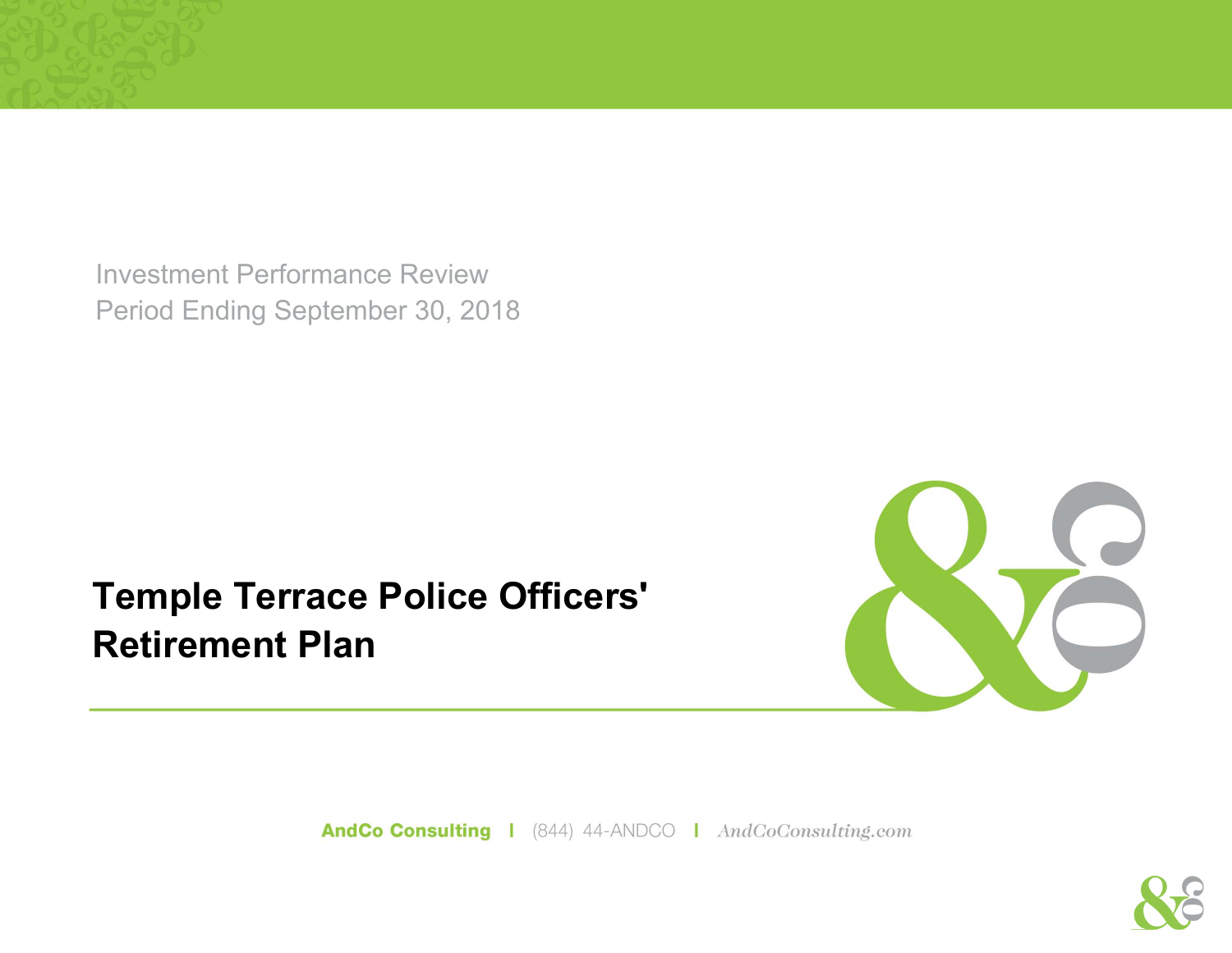| <b>Asset Allocation Attributes</b>       |            |        |            |        |            |        |            |        |            |        |                          |        |
|------------------------------------------|------------|--------|------------|--------|------------|--------|------------|--------|------------|--------|--------------------------|--------|
|                                          | Sep-2018   |        | Sep-2017   |        | Sep-2016   |        | Sep-2015   |        | Sep-2014   |        | Sep-2013                 |        |
|                                          | $($ \$)    | %      | $($ \$)    | %      | $($ \$)    | %      | $($ \$)    | %      | $($ \$)    | %      | $($ \$)                  | %      |
| <b>Total Equity (Composite)</b>          | 16,474,949 | 60.85  | 16,005,318 | 63.28  | 13,115,836 | 59.84  | 12,449,552 | 59.87  | 12,679,067 | 60.72  | 11,935,362               | 63.20  |
| <b>Total Domestic Equity (Composite)</b> | 12,853,117 | 47.47  | 12,313,220 | 48.68  | 10,400,913 | 47.45  | 9,926,481  | 47.74  | 9,758,783  | 46.74  | 9,158,577                | 48.49  |
| International (Composite)<br>Total       | 3,621,832  | 13.38  | 3,692,098  | 14.60  | 2,714,923  | 12.39  | 2,523,070  | 12.13  | 2,920,284  | 13.99  | 2,776,785                | 14.70  |
| <b>Total Fixed Income (Composite)</b>    | 6,574,329  | 24.28  | 6,600,774  | 26.10  | 6,228,304  | 28.42  | 6,079,528  | 29.24  | 6,010,962  | 28.79  | 4,905,263                | 25.97  |
| Total Domestic Fixed (Composite)         | 5,442,983  | 20.10  | 5,446,968  | 21.54  | 5,299,910  | 24.18  | 5,158,830  | 24.81  | 5,014,880  | 24.02  | 4,905,263                | 25.97  |
| Total Global Fixed (Composite)           | 1,131,346  | 4.18   | 1,153,806  | 4.56   | 928,395    | 4.24   | 920,697    | 4.43   | 996,083    | 4.77   | $\overline{\phantom{0}}$ | 0.00   |
| <b>Total Real Estate (Composite)</b>     | 3,786,364  | 13.99  | 2,319,907  | 9.17   | 2,226,710  | 10.16  | 2,112,171  | 10.16  | 1,951,180  | 9.34   | 1,816,509                | 9.62   |
| <b>Cash and Equiv</b>                    | 238,538    | 0.88   | 367,394    | 1.45   | 346,751    | 1.58   | 152,807    | 0.73   | 239,700    | 1.15   | 228,841                  | 1.21   |
| <b>Total Fund</b>                        | 27,074,180 | 100.00 | 25,293,394 | 100.00 | 21,917,601 | 100.00 | 20,794,058 | 100.00 | 20,880,909 | 100.00 | 18,885,973               | 100.00 |